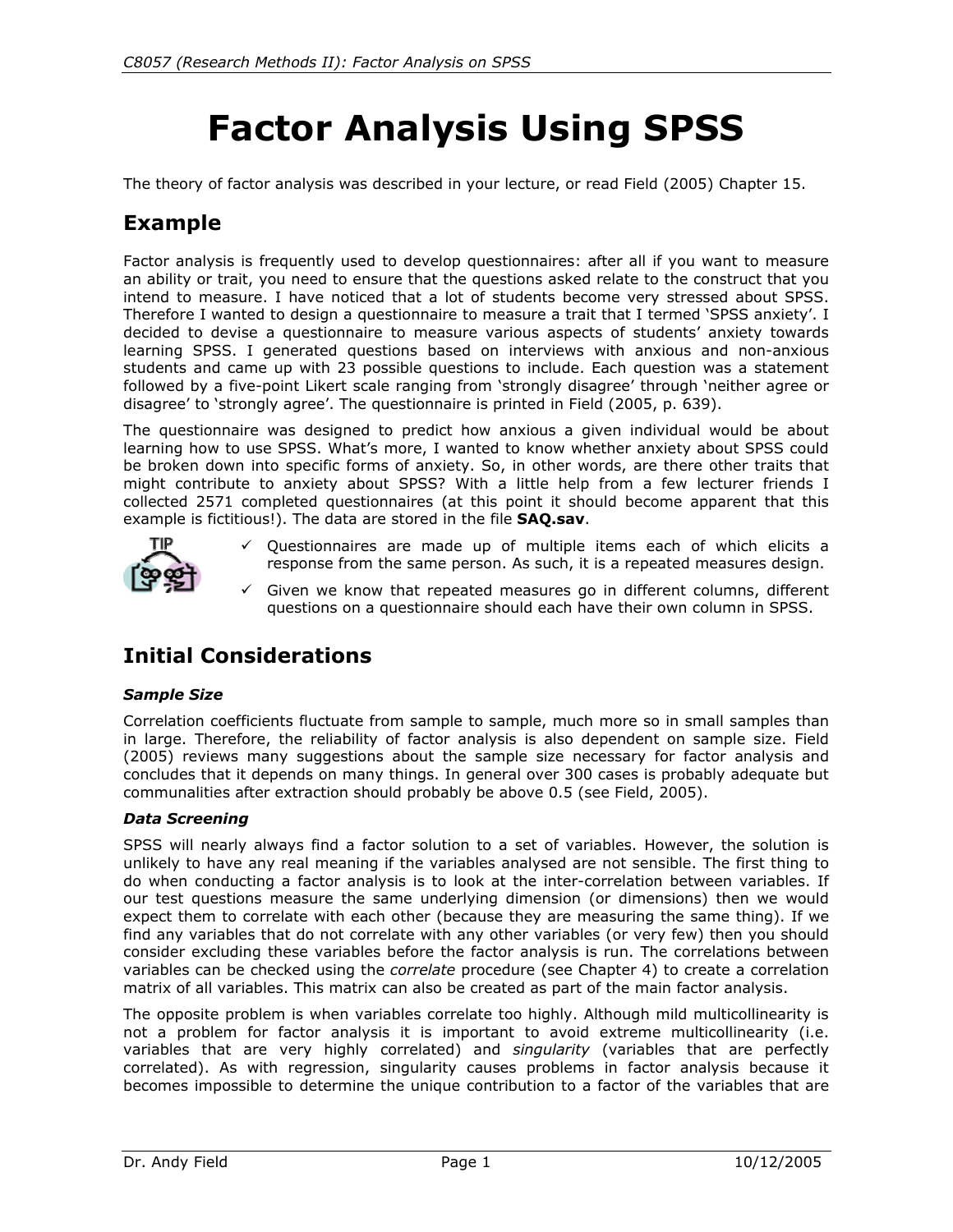highly correlated (as was the case for multiple regression). Therefore, at this early stage we look to eliminate any variables that don't correlate with any other variables or that correlate very highly with other variables (*R* < .9). Multicollinearity can be detected by looking at the determinant of the *R*-matrix (see next section).

As well as looking for interrelations, you should ensure that variables have roughly normal distributions and are measured at an interval level (which Likert scales are, perhaps wrongly, assumed to be!). The assumption of normality is important only if you wish to generalize the results of your analysis beyond the sample collected.

# **Running the Analysis**

Access the main dialog box (Figure 1) by using the **Analyze**⇒**Data Reduction**⇒**Factor …**  menu path. Simply select the variables you want to include in the analysis (remember to exclude any variables that were identified as problematic during the data screening) and transfer them to the box labelled *Variables* by clicking on ...

| <b>Factor Analysis</b>       |                                                                                                                                                                                                        |                                        |
|------------------------------|--------------------------------------------------------------------------------------------------------------------------------------------------------------------------------------------------------|----------------------------------------|
|                              | Variables:<br>Statiscs makes me<br>Wy friends will think<br>Standard deviation:<br>I dream that Pearso<br>Didon't understand a<br>I have little experier<br>All computers hate<br>A) I have never heen | OK<br>Paste<br>Reset<br>Cancel<br>Help |
|                              | Selection Variable:                                                                                                                                                                                    | Value                                  |
| Extraction.<br>Descriptives. | Rotation<br>Scores                                                                                                                                                                                     | Options                                |

**Figure 1:** Main dialog box for factor analysis

There are several options available, the first of which can be accessed by clicking on  $\frac{Descul}{s}$  to access the dialog box in Figure 2. The *Coefficients* option produces the *R*-matrix, and the *Significance levels* option will produce a matrix indicating the significance value of each correlation in the *R*-matrix. You can also ask for the *Determinant* of this matrix and this option is vital for testing for multicollinearity or singularity. The determinant of the *R*-matrix should be greater than 0.00001; if it is less than this value then look through the correlation matrix for variables that correlate very highly  $(R > .8)$  and consider eliminating one of the variables (or more depending on the extent of the problem) before proceeding. The choice of which of the two variables to eliminate will be fairly arbitrary and finding multicollinearity in the data should raise questions about the choice of items within your questionnaire.

| <b>Factor Analysis: Descriptives</b>                                 |                     |          |  |  |  |  |  |
|----------------------------------------------------------------------|---------------------|----------|--|--|--|--|--|
| <b>Statistics</b>                                                    |                     | Continue |  |  |  |  |  |
| $\triangledown$ Univariate descriptives<br>$\nabla$ Initial solution | Cancel              |          |  |  |  |  |  |
|                                                                      |                     | Help     |  |  |  |  |  |
| <b>Correlation Matrix</b>                                            |                     |          |  |  |  |  |  |
| $\nabla$ Coefficients                                                | $\nabla$ Inverse    |          |  |  |  |  |  |
| $\nabla$ Significance levels                                         | $\nabla$ Reproduced |          |  |  |  |  |  |
| $\nabla$ Determinant                                                 | $\nabla$ Anti-image |          |  |  |  |  |  |
| Ⅳ KMO and Bartlett's test of sphericity                              |                     |          |  |  |  |  |  |
|                                                                      |                     |          |  |  |  |  |  |

**Figure 2:** Descriptives in factor analysis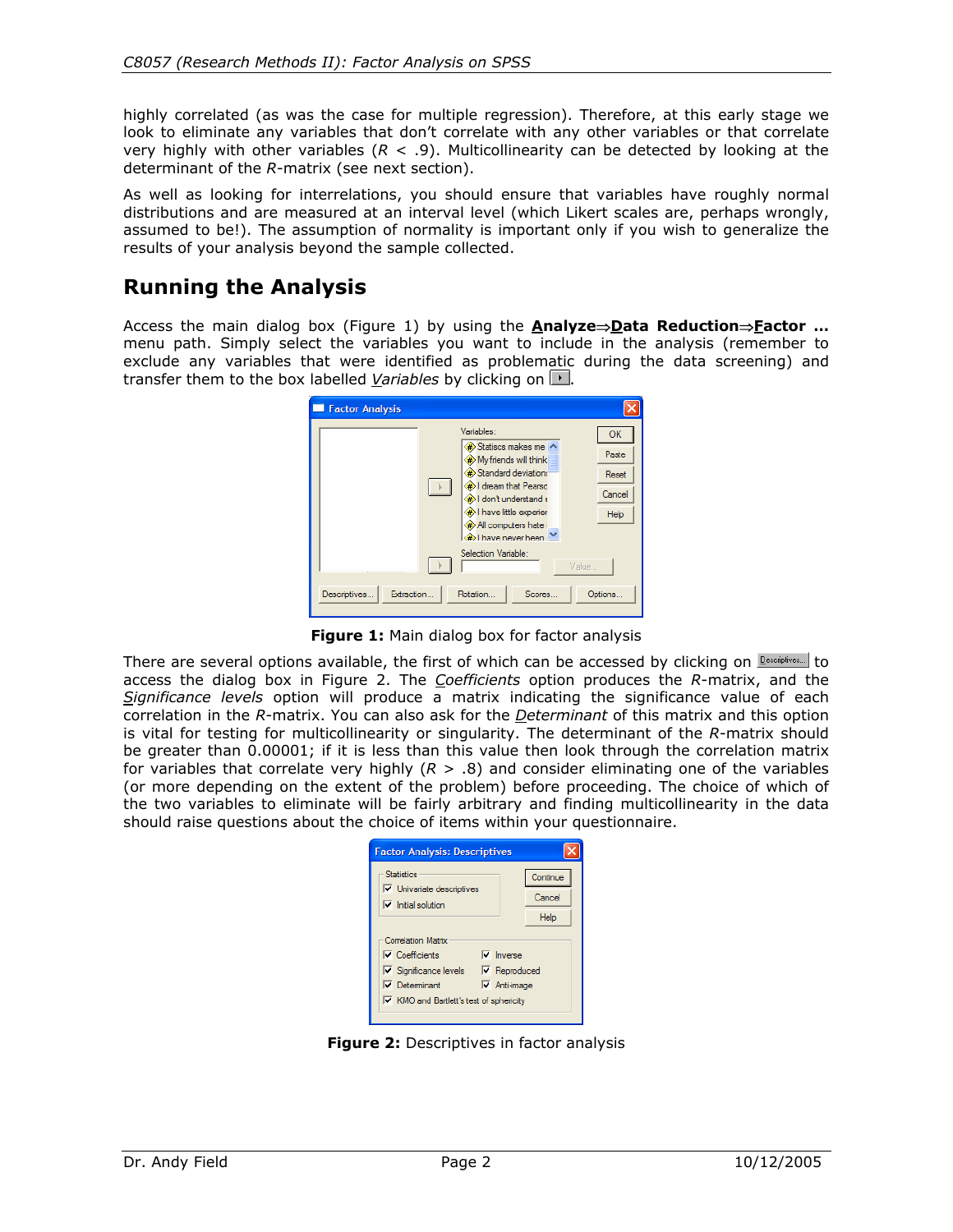*KMO and Bartlett's test of sphericity* produces the Kaiser-Meyer-Olkin measure of sampling adequacy and Bartlett's test (see Field, 2005, Chapters 11 & 12). The value of KMO should be greater than 0.5 if the sample is adequate.

#### *Factor Extraction on SPSS*

Click on *Extraction*... to access the *extraction* dialog box (Figure 3). There are several ways to conduct factor analysis and the choice of method depends on many things (see Field, 2005). For our purposes we will use *principal component* analysis, which strictly speaking isn't factor analysis; however, the two procedures often yield similar results (see Field, 2005, 15.3.3).

The *Display* box has two options: to display the *Unrotated factor solution* and a *Scree plot*. The scree plot was described earlier and is a useful way of establishing how many factors should be retained in an analysis. The unrotated factor solution is useful in assessing the improvement of interpretation due to rotation. If the rotated solution is little better than the unrotated solution then it is possible that an inappropriate (or less optimal) rotation method has been used.

| <b>Factor Analysis: Extraction</b>                                                                                                                                       |                                         |                                                                                                                                               |  |
|--------------------------------------------------------------------------------------------------------------------------------------------------------------------------|-----------------------------------------|-----------------------------------------------------------------------------------------------------------------------------------------------|--|
| Method:<br>Principal components<br>Analyze<br><b>Display</b><br>$\nabla$ Unrotated factor solution<br>C Correlation matrix<br>C Covariance matrix<br>$\nabla$ Scree plot | Continue<br>Cancel<br>Help <sup>1</sup> |                                                                                                                                               |  |
| <b>Extract</b>                                                                                                                                                           |                                         | Principal components                                                                                                                          |  |
| C Eigenvalues over: 1<br>C Number of factors:<br>25<br>Maximum Iterations for Convergence:                                                                               |                                         | Unweighted least squares<br>Generalized least squares<br>Maximum likelihood<br>Principal axis factoring<br>Alpha factoring<br>Image factoring |  |

**Figure 3:** Dialog box for factor extraction

The *Extract* box provides options pertaining to the retention of factors. You have the choice of either selecting factors with eigenvalues greater than a user-specified value or retaining a fixed number of factors. For the *Eigenvalues over* option the default is Kaiser's recommendation of eigenvalues over 1. It is probably best to run a primary analysis with the *Eigenvalues over* 1 option selected, select a scree plot, and compare the results. If looking at the scree plot and the eigenvalues over 1 lead you to retain the same number of factors then continue with the analysis and be happy. If the two criteria give different results then examine the communalities and decide for yourself which of the two criteria to believe. If you decide to use the scree plot then you may want to redo the analysis specifying the number of factors to extract. The number of factors to be extracted can be specified by selecting *Number of factors* and then typing the appropriate number in the space provided (e.g. 4).

#### *Rotation*

The interpretability of factors can be improved through rotation. Rotation maximizes the loading of each variable on one of the extracted factors whilst minimizing the loading on all other factors. Rotation works through changing the absolute values of the variables whilst keeping their differential values constant. Click on  $\blacksquare$  to access the dialog box in Figure 4.

Varimax, quartimax and equamax are orthogonal rotations whereas direct oblimin and promax are oblique rotations (see Field 2005). The exact choice of rotation depends largely on whether or not you think that the underlying factors should be related. If you expect the factors to be independent then you should choose one of the orthogonal rotations (I recommend varimax). If, however, there are theoretical grounds for supposing that your factors might correlate then direct oblimin should be selected. For this example, choose an orthogonal rotation.

The dialog box also has options for displaying the *Rotated solution*. The rotated solution is displayed by default and is essential for interpreting the final rotated analysis.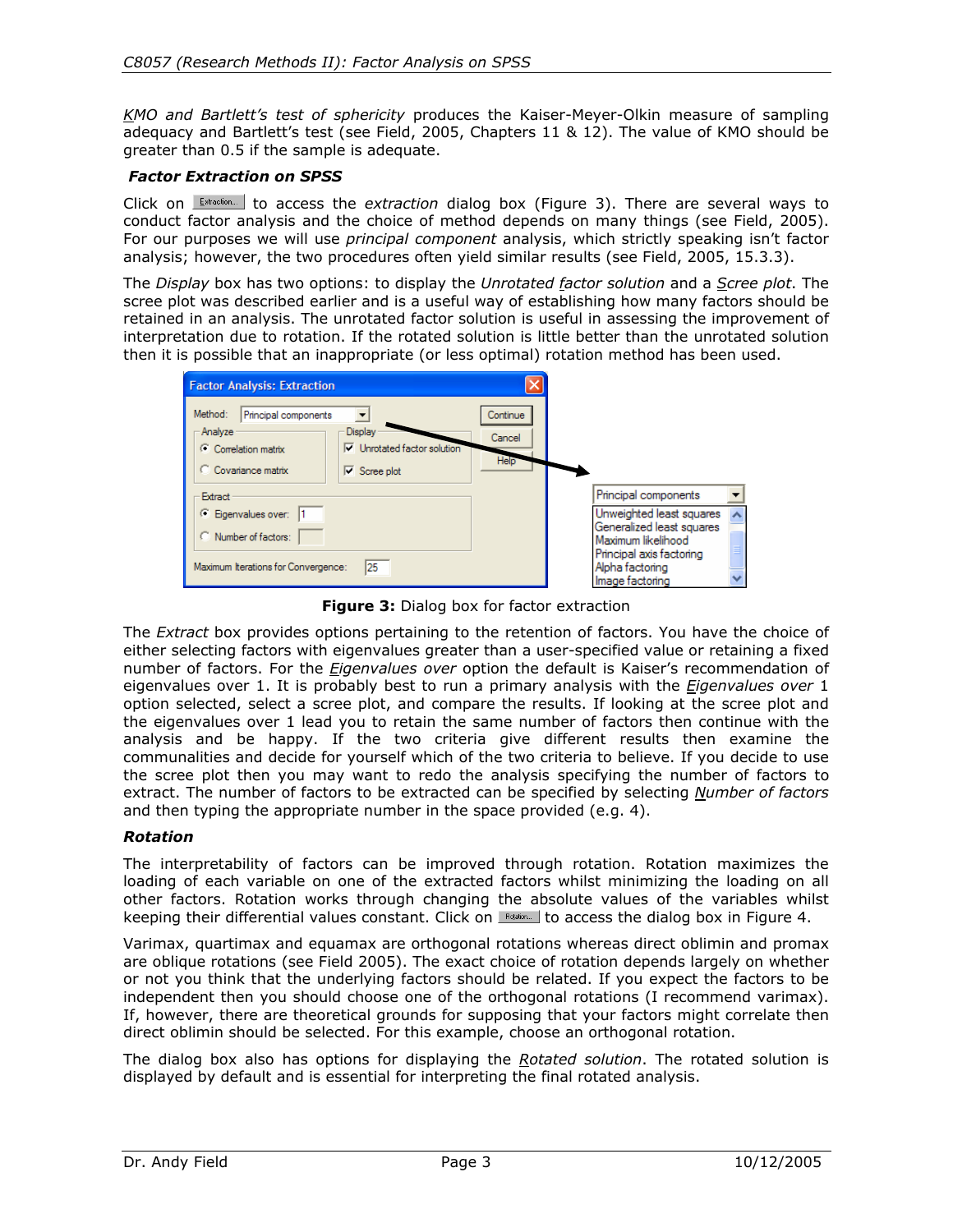| <b>Factor Analysis: Rotation</b>                                                                                              |                                                 |                            |
|-------------------------------------------------------------------------------------------------------------------------------|-------------------------------------------------|----------------------------|
| Method<br>C None<br><b>C</b> Varimax<br>C Direct Oblimin<br>Delta: $ 0 $                                                      | C Quartimax<br>C Equamax<br>C Promax<br>Kappa 4 | Continue<br>Cancel<br>Help |
| <b>Display</b><br>$\overline{\vee}$ Rotated solution $\overline{\vee}$ Loading plot(s)<br>Maximum Iterations for Convergence: | 30                                              |                            |

**Figure 4:** Factor analysis: *rotation* dialog box

#### *Scores*

The factor scores dialog box can be accessed by clicking  $\Box$  in the main dialog box. This option allows you to save factor scores for each subject in the data editor. SPSS creates a new column for each factor extracted and then places the factor score for each subject within that column. These scores can then be used for further analysis, or simply to identify groups of subjects who score highly on particular factors. There are three methods of obtaining these scores, all of which were described in sections 15.2.3. and 15.5.3. of Field (2005).

| <b>Factor Analysis: Factor Scores</b>                           |          |  |  |  |  |  |
|-----------------------------------------------------------------|----------|--|--|--|--|--|
| $\nabla$ Save as variables                                      | Continue |  |  |  |  |  |
| Method                                                          | Cancel   |  |  |  |  |  |
| C Regression<br><b>C</b> Bartlett                               | Help     |  |  |  |  |  |
| Anderson-Rubin                                                  |          |  |  |  |  |  |
| $\overline{\mathsf{v}}$ Display factor score coefficient matrix |          |  |  |  |  |  |

**Figure 5:** Factor analysis: *factor scores* dialog box

#### *Options*

Click on **Delors.** I in the main dialog box. By default SPSS will list variables in the order in which they are entered into the data editor. Although this format is often convenient, when interpreting factors it can be useful to list variables by size. By selecting *Sorted by size*, SPSS will order the variables by their factor loadings. There is also the option to *Suppress absolute values less than* a specified value (by default 0.1). This option ensures that factor loadings within  $\pm 0.1$  are not displayed in the output. This option is useful for assisting in interpretation; however, it can be helpful to increase the default value of 0.1 to either 0.4 or a value reflecting the expected value of a significant factor loading given the sample size (see Field section 15.3.6.2.). For this example set the value at 0.4.



**Figure 6:** Factor analysis: *options* dialog box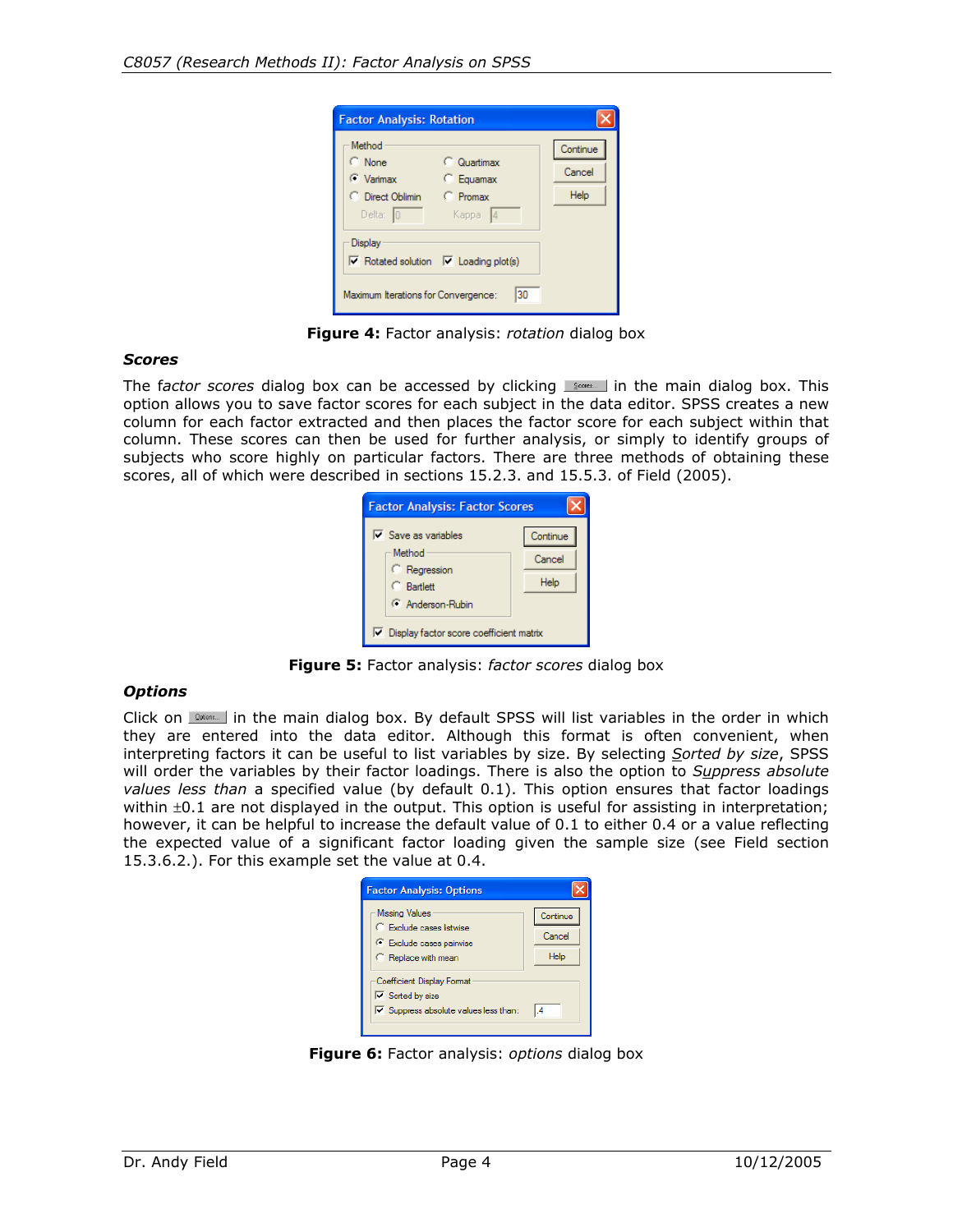# **Interpreting Output from SPSS**

Select the same options as I have in the screen diagrams and run a factor analysis with orthogonal rotation. To save space each variable is referred to only by its label on the data editor (e.g. Q12). On the output *you* obtain, you should find that the SPSS uses the value label (the question itself) in all of the output. When using the output in this chapter just remember that Q1 represents question 1, Q2 represents question 2 and Q17 represents question 17.

#### *Preliminary Analysis*

SPSS Output 1 shows an abridged version of the *R*-matrix. The top half of this table contains the Pearson correlation coefficient between all pairs of questions whereas the bottom half contains the one-tailed significance of these coefficients. We can use this correlation matrix to check the pattern of relationships. First, scan the significance values and look for any variable for which the majority of values are greater than 0.05. Then scan the correlation coefficients themselves and look for any greater than 0.9. If any are found then you should be aware that a problem could arise because of singularity in the data: check the determinant of the correlation matrix and, if necessary, eliminate one of the two variables causing the problem. The determinant is listed at the bottom of the matrix (blink and you'll miss it). For these data its value is 5.271E−04 (which is 0.0005271) which is greater than the necessary value of 0.00001. Therefore, multicollinearity is not a problem for these data. To sum up, all questions in the SAQ correlate fairly well and none of the correlation coefficients are particularly large; therefore, there is no need to consider eliminating any questions at this stage.

**Correlation Matrixa**

|                 |                 | Q <sub>01</sub> | Q <sub>02</sub> | Q <sub>03</sub> | Q <sub>04</sub> | Q05            | Q19             | Q20                | Q21              | Q22             | Q23             |
|-----------------|-----------------|-----------------|-----------------|-----------------|-----------------|----------------|-----------------|--------------------|------------------|-----------------|-----------------|
| Correlation     | Q <sub>01</sub> | 1.000           | $-0.99$         | $-337$          | .436            | .402           | $-189$          | .214               | 329              | $-.104$         | $-0.04$         |
|                 | Q <sub>02</sub> | $-0.99$         | 1.000           | .318            | $-112$          | $-.119$        | .203            | $-.202$            | $-.205$          | .231            | .100            |
|                 | Q <sub>03</sub> | $-337$          | .318            | 1.000           | $-380$          | $-310$         | .342            | $-.325$            | $-417$           | .204            | .150            |
|                 | Q <sub>04</sub> | .436            | $-112$          | $-380$          | 1.000           | .401           | $-186$          | .243               | .410             | $-0.98$         | $-0.34$         |
|                 | Q <sub>05</sub> | .402            | $-.119$         | $-.310$         | .401            | 1.000          | $-165$          | .200               | 335              | $-133$          | $-0.042$        |
|                 | Q06             | .217            | $-.074$         | $-227$          | .278            | .257           | $-167$          | .101               | .272             | $-165$          | $-069$          |
|                 | Q <sub>07</sub> | .305            | $-159$          | $-382$          | .409            | .339           | $-269$          | .221               | 483              | $-168$          | $-.070$         |
|                 | Q08             | .331            | $-.050$         | $-259$          | .349            | .269           | $-.159$         | .175               | .296             | $-.079$         | $-.050$         |
|                 | Q09             | $-0.92$         | .315            | .300            | $-125$          | $-0.096$       | .249            | $-159$             | $-136$           | .257            | .171            |
|                 | Q10             | .214            | $-.084$         | $-193$          | .216            | .258           | $-.127$         | .084               | .193             | $-131$          | $-062$          |
|                 | Q11             | .357            | $-144$          | $-351$          | .369            | .298           | $-200$          | .255               | .346             | $-162$          | $-086$          |
|                 | Q12             | .345            | $-0.195$        | $-.410$         | .442            | .347           | $-267$          | .298               | .441             | $-167$          | $-0.046$        |
|                 | Q13             | .355            | $-143$          | $-318$          | .344            | .302           | $-227$          | .204               | .374             | $-195$          | $-0.053$        |
|                 | Q14             | .338            | $-165$          | $-371$          | .351            | .315           | $-254$          | .226               | .399             | $-0.170$        | $-0.048$        |
|                 | Q15             | .246            | $-165$          | $-312$          | .334            | .261           | $-210$          | .206               | .300             | $-168$          | $-062$          |
|                 | Q16             | .499            | $-168$          | $-.419$         | .416            | .395           | $-267$          | .265               | 421              | $-156$          | $-082$          |
|                 | Q17<br>Q18      | .371            | $-.087$         | $-.327$         | .383            | .310           | $-163$          | .205               | .363             | $-.126$         | $-0.92$         |
|                 | Q19             | .347            | $-164$          | $-.375$         | .382            | .322           | $-257$          | .235               | .430             | $-.160$         | $-080$          |
|                 | Q20             | $-.189$<br>.214 | .203<br>$-202$  | .342<br>$-.325$ | $-186$<br>.243  | $-165$<br>.200 | 1.000<br>$-249$ | $-.249$<br>1.000   | $-.275$<br>.468  | .234<br>$-.100$ | .122<br>$-0.35$ |
|                 | Q21             | .329            | $-205$          | $-417$          | .410            | .335           | $-275$          | .468               | 1.000            | $-.129$         | $-068$          |
|                 | Q22             | $-.104$         | .231            | .204            | $-.098$         | $-133$         | .234            |                    |                  | 1.000           | .230            |
|                 | Q23             | $-0.04$         | .100            | .150            | $-0.34$         | $-.042$        | .122            | $-.100$<br>$-.035$ | $-129$<br>$-068$ | .230            | 1.000           |
| Sig. (1-tailed) | Q <sub>01</sub> |                 | .000            | .000            | .000            | .000           | .000            | .000               | .000             | .000            | .410            |
|                 | Q <sub>02</sub> | .000            |                 | .000            | .000            | .000           | .000            | .000               | .000             | .000            | .000            |
|                 | Q <sub>03</sub> | .000            | .000            |                 | .000            | .000           | .000            | .000               | .000             | .000            | .000            |
|                 | Q <sub>04</sub> | .000            | .000            | .000            |                 | .000           | .000            | .000               | .000             | .000            | .043            |
|                 | Q <sub>05</sub> | .000            | .000            | .000            | .000            |                | .000            | .000               | .000             | .000            | .017            |
|                 | Q06             | .000            | .000            | .000            | .000            | .000           | .000            | .000               | .000             | .000            | .000            |
|                 | Q <sub>07</sub> | .000            | .000            | .000            | .000            | .000           | .000            | .000               | .000             | .000            | .000            |
|                 | Q08             | .000            | .006            | .000            | .000            | .000           | .000            | .000               | .000             | .000            | .005            |
|                 | Q09             | .000            | .000            | .000            | .000            | .000           | .000            | .000               | .000             | .000            | .000            |
|                 | Q10             | .000            | .000            | .000            | .000            | .000           | .000            | .000               | .000             | .000            | .001            |
|                 | Q11             | .000            | .000            | .000            | .000            | .000           | .000            | .000               | .000             | .000            | .000            |
|                 | Q12             | .000            | .000            | .000            | .000            | .000           | .000            | .000               | .000             | .000            | .009            |
|                 | Q13             | .000            | .000            | .000            | .000            | .000           | .000            | .000               | .000             | .000            | .004            |
|                 | Q14             | .000            | .000            | .000            | .000            | .000           | .000            | .000               | .000             | .000            | .007            |
|                 | Q15             | .000            | .000            | .000            | .000            | .000           | .000            | .000               | .000             | .000            | .001            |
|                 | Q16             | .000            | .000            | .000            | .000            | .000           | .000            | .000               | .000             | .000            | .000            |
|                 | Q17             | .000            | .000            | .000            | .000            | .000           | .000            | .000               | .000             | .000            | .000            |
|                 | Q18             | .000            | .000            | .000            | .000            | .000           | .000            | .000               | .000             | .000            | .000            |
|                 | Q19             | .000            | .000            | .000            | .000            | .000           |                 | .000               | .000             | .000            | .000            |
|                 | Q20             | .000            | .000            | .000            | .000            | .000           | .000            |                    | .000             | .000            | .039            |
|                 | Q21             | .000            | .000            | .000            | .000            | .000           | .000            | .000               |                  | .000            | .000            |
|                 | Q22             | .000            | .000            | .000            | .000            | .000           | .000            | .000               | .000             |                 | .000            |
|                 | Q23             | .410            | .000            | .000            | .043            | .017           | .000            | .039               | .000             | .000            |                 |

a. Determinant = 5.271E-04

#### **SPSS Output 1**

SPSS Output 2 shows several very important parts of the output: the Kaiser-Meyer-Olkin measure of sampling adequacy and Bartlett's test of sphericity. The KMO statistic varies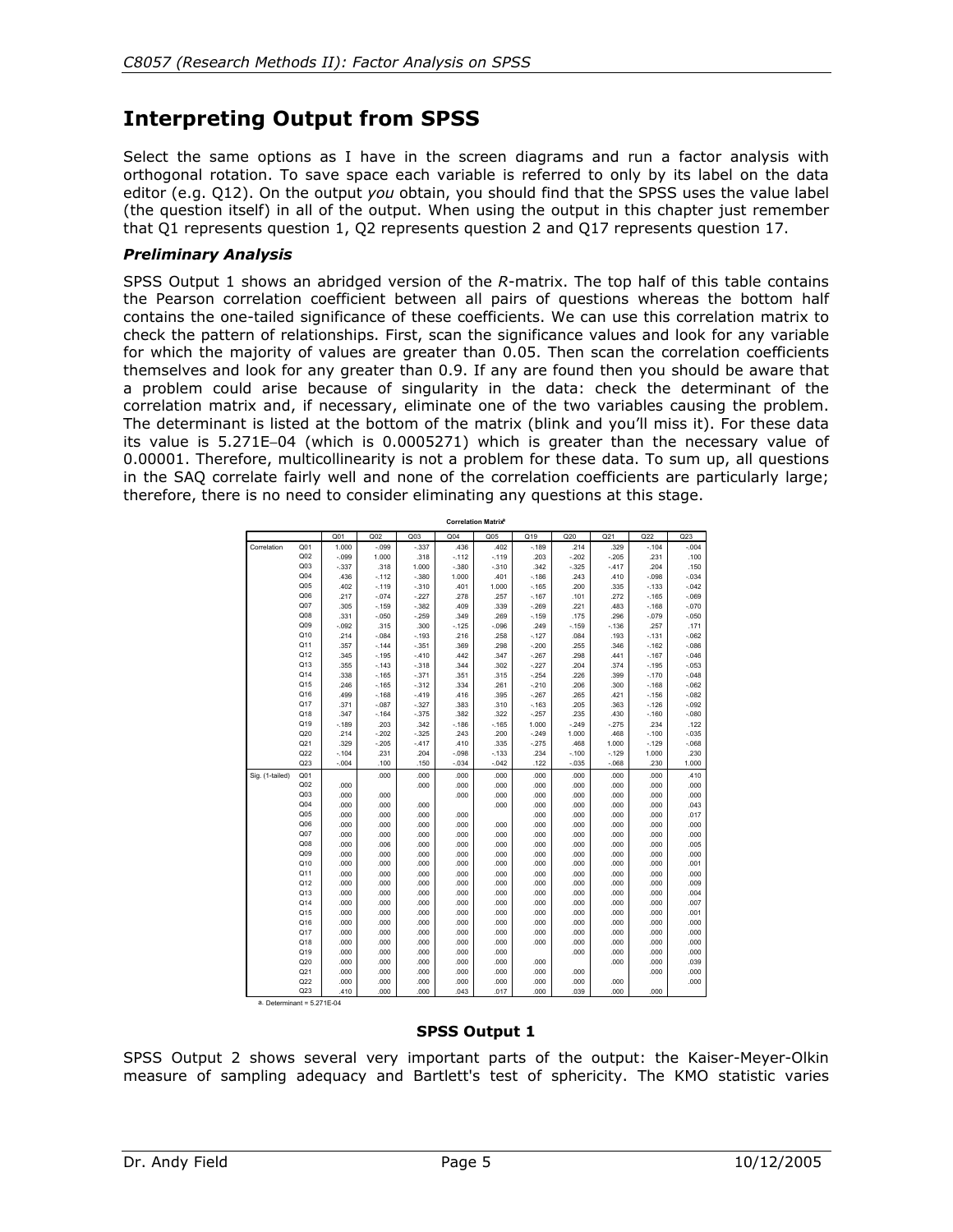between 0 and 1. A value of 0 indicates that the sum of partial correlations is large relative to the sum of correlations, indicating diffusion in the pattern of correlations (hence, factor analysis is likely to be inappropriate). A value close to 1 indicates that patterns of correlations are relatively compact and so factor

| <b>KMO and Bartlett's Test</b>                   |                    |           |  |  |  |  |  |
|--------------------------------------------------|--------------------|-----------|--|--|--|--|--|
| Kaiser-Meyer-Olkin Measure of Sampling Adequacy. |                    | .930      |  |  |  |  |  |
| Bartlett's Test of Sphericity                    | Approx. Chi-Square | 19334.492 |  |  |  |  |  |
|                                                  | df                 | 253       |  |  |  |  |  |
|                                                  | Sig.               | .000      |  |  |  |  |  |

#### **SPSS Output 2**

analysis should yield distinct and reliable factors. Kaiser (1974) recommends accepting values greater than 0.5 as acceptable (values below this should lead you to either collect more data or rethink which variables to include). Furthermore, values between 0.5 and 0.7 are mediocre, values between 0.7 and 0.8 are good, values between 0.8 and 0.9 are great and values above 0.9 are superb (see Hutcheson and Sofroniou, 1999, pp.224-225 for more detail). For these data the value is 0.93, which falls into the range of being superb: so, we should be confident that factor analysis is appropriate for these data.

Bartlett's measure tests the null hypothesis that the original correlation matrix is an identity matrix. For factor analysis to work we need some relationships between variables and if the *R*matrix were an identity matrix then all correlation coefficients would be zero. Therefore, we want this test to be *significant* (i.e. have a significance value less than 0.05). A significant test tells us that the *R*-matrix is not an identity matrix; therefore, there are some relationships between the variables we hope to include in the analysis. For these data, Bartlett's test is highly significant ( $p < 0.001$ ), and therefore factor analysis is appropriate.

#### *Factor Extraction*

SPSS Output 3 lists the eigenvalues associated with each linear component (factor) before extraction, after extraction and after rotation. Before extraction, SPSS has identified 23 linear components within the data set (we know that there should be as many eigenvectors as there are variables and so there will be as many factors as variables). The eigenvalues associated with each factor represent the variance explained by that particular linear component and

SPSS also displays the eigenvalue in terms of the percentage of variance explained (so, factor 1 explains 31.696% of total variance). It should be clear that the first few factors explain relatively large amounts of variance (especially factor 1) whereas subsequent factors explain only small amounts of variance. SPSS then extracts all factors with eigenvalues greater than 1, which leaves us with four factors. The eigenvalues associated with these factors are again<br>displayed (and the displayed (and the percentage of variance explained) in the columns

| <b>Total Variance Explained</b> |                                                  |                            |            |                                     |          |            |       |                                   |        |  |  |
|---------------------------------|--------------------------------------------------|----------------------------|------------|-------------------------------------|----------|------------|-------|-----------------------------------|--------|--|--|
|                                 |                                                  | <b>Initial Eigenvalues</b> |            | Extraction Sums of Squared Loadings |          |            |       | Rotation Sums of Squared Loadings |        |  |  |
|                                 |                                                  | $%$ of                     | Cumulative |                                     | % of     | Cumulative |       | $%$ of<br>Cumulative              |        |  |  |
| Component                       | Total                                            | Variance                   | %          | Total                               | Variance | %          | Total | Variance                          | %      |  |  |
| 1                               | 7.290                                            | 31.696                     | 31.696     | 7.290                               | 31.696   | 31.696     | 3.730 | 16.219                            | 16.219 |  |  |
| $\overline{\mathbf{c}}$         | 1.739                                            | 7.560                      | 39.256     | 1.739                               | 7.560    | 39.256     | 3.340 | 14.523                            | 30.742 |  |  |
| 3                               | 1.317                                            | 5.725                      | 44.981     | 1.317                               | 5.725    | 44.981     | 2.553 | 11.099                            | 41.842 |  |  |
| 4                               | 1.227                                            | 5.336                      | 50.317     | 1.227                               | 5.336    | 50.317     | 1.949 | 8.475                             | 50.317 |  |  |
| 5                               | .988                                             | 4.295                      | 54.612     |                                     |          |            |       |                                   |        |  |  |
| 6                               | .895                                             | 3.893                      | 58.504     |                                     |          |            |       |                                   |        |  |  |
| $\overline{7}$                  | .806                                             | 3.502                      | 62.007     |                                     |          |            |       |                                   |        |  |  |
| 8                               | .783                                             | 3.404                      | 65.410     |                                     |          |            |       |                                   |        |  |  |
| 9                               | .751                                             | 3.265                      | 68.676     |                                     |          |            |       |                                   |        |  |  |
| 10                              | .717                                             | 3.117                      | 71.793     |                                     |          |            |       |                                   |        |  |  |
| 11                              | .684                                             | 2.972                      | 74.765     |                                     |          |            |       |                                   |        |  |  |
| 12                              | .670                                             | 2.911                      | 77.676     |                                     |          |            |       |                                   |        |  |  |
| 13                              | .612                                             | 2.661                      | 80.337     |                                     |          |            |       |                                   |        |  |  |
| 14                              | .578                                             | 2.512                      | 82.849     |                                     |          |            |       |                                   |        |  |  |
| 15                              | .549                                             | 2.388                      | 85.236     |                                     |          |            |       |                                   |        |  |  |
| 16                              | .523                                             | 2.275                      | 87.511     |                                     |          |            |       |                                   |        |  |  |
| 17                              | .508                                             | 2.210                      | 89.721     |                                     |          |            |       |                                   |        |  |  |
| 18                              | .456                                             | 1.982                      | 91.704     |                                     |          |            |       |                                   |        |  |  |
| 19                              | .424                                             | 1.843                      | 93.546     |                                     |          |            |       |                                   |        |  |  |
| 20                              | .408                                             | 1.773                      | 95.319     |                                     |          |            |       |                                   |        |  |  |
| 21                              | .379                                             | 1.650                      | 96.969     |                                     |          |            |       |                                   |        |  |  |
| 22                              | .364                                             | 1.583                      | 98.552     |                                     |          |            |       |                                   |        |  |  |
| 23                              | .333                                             | 1.448                      | 100.000    |                                     |          |            |       |                                   |        |  |  |
|                                 | Extraction Method: Principal Component Analysis. |                            |            |                                     |          |            |       |                                   |        |  |  |

**Total Variance Explained**

**SPSS Output 3** 

labelled *Extraction Sums of Squared Loadings*. The values in this part of the table are the same as the values before extraction, except that the values for the discarded factors are ignored (hence, the table is blank after the fourth factor). In the final part of the table (labelled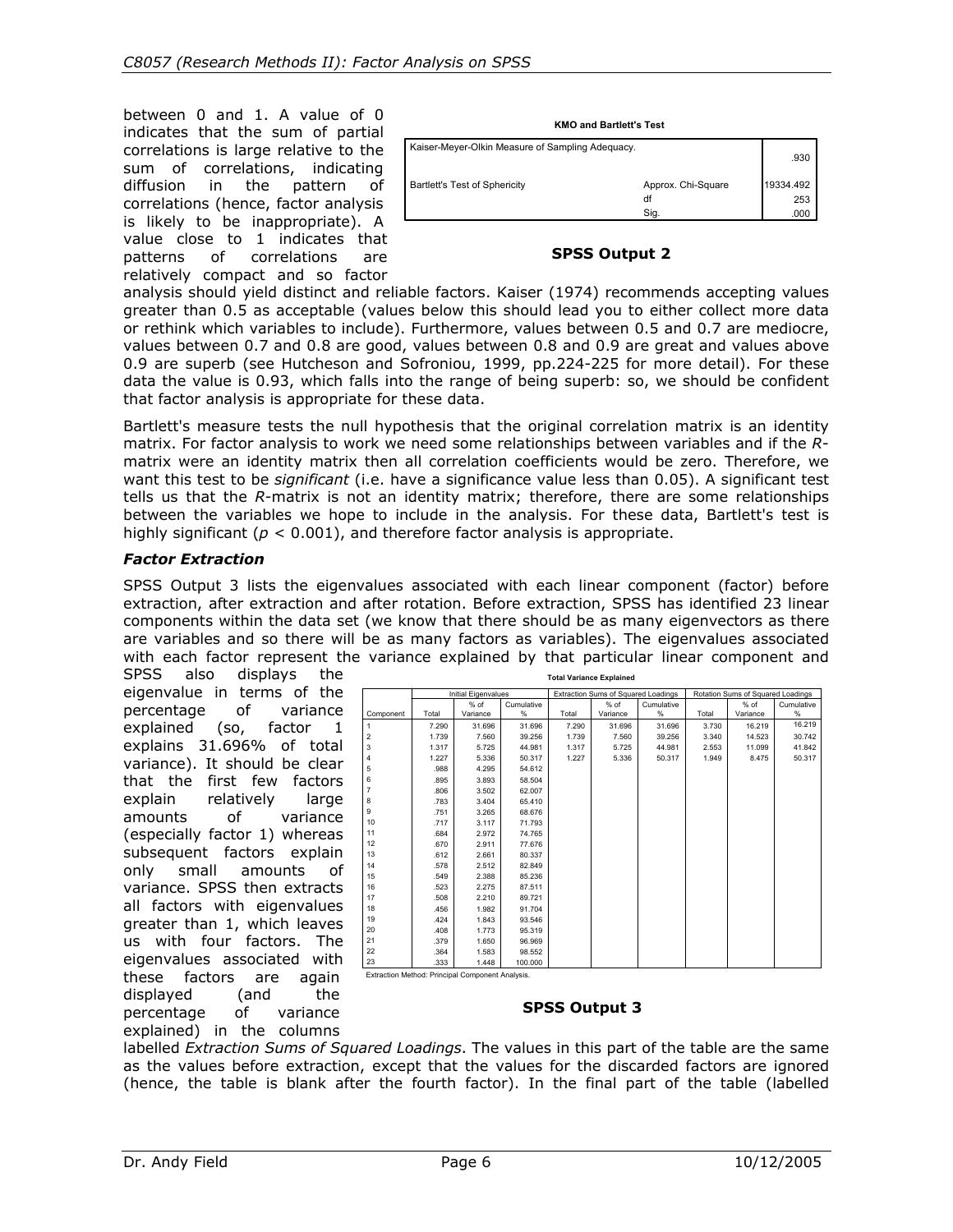*Rotation Sums of Squared Loadings*), the eigenvalues of the factors after rotation are displayed. Rotation has the effect of optimizing the factor structure and one consequence for these data is that the relative importance of the four factors is equalized. Before rotation, factor 1 accounted for considerably more variance than the remaining three (31.696% compared to 7.560, 5.725, and 5.336%), however after extraction it accounts for only 16.219% of variance (compared to 14.523, 11.099 and 8.475% respectively).

SPSS Output 4 shows the table of communalities before and after extraction. Principal component analysis works on the initial assumption that all variance is common; therefore, before extraction the communalities are all 1. The communalities in the column labelled *Extraction* reflect the common variance in the data structure. So, for example, we can say that 43.5% of the variance associated with question 1 is common, or shared, variance. Another way to look at these communalities is in terms of the proportion of variance explained by the underlying factors. After extraction some of the factors are discarded and so some information is lost. The amount of variance in each variable that can be explained by the retained factors is represented by the communalities after extraction.

| Initial<br>Extraction<br>1.000<br>.435<br><b>Component Matrix<sup>a</sup></b><br>1.000<br>.414<br>Component<br>1.000<br>.530<br>$\mathbf{1}$<br>$\overline{2}$<br>3<br>1.000<br>.469<br>Q18<br>.701<br>1.000<br>.343<br>Q07<br>.685<br>1.000<br>.654<br>Q16<br>.679<br>Q13<br>.673<br>1.000<br>.545<br>Q12<br>.669<br>1.000<br>.739<br>Q21<br>.658<br>1.000<br>.484<br>Q14<br>.656<br>1.000<br>.335<br>Q11<br>.652<br>Q17<br>1.000<br>.690<br>.643<br>Q <sub>04</sub><br>.634<br>1.000<br>.513<br>Q <sub>03</sub><br>$-629$<br>1.000<br>.536<br>Q <sub>15</sub><br>.593<br>1.000<br>.488<br>Q <sub>01</sub><br>.586<br>1.000<br>.378<br>Q <sub>05</sub><br>.556<br>Q08<br>.549<br>.401<br>1.000<br>.487<br>Q10<br>.437<br>1.000<br>.683<br>Q20<br>.436<br>$-404$<br>1.000<br>.597<br>Q19<br>$-.427$<br>1.000<br>.343<br>Q09<br>.627<br>Q <sub>02</sub><br>.548<br>1.000<br>.484<br>Q22<br>.465<br>1.000<br>.550<br>Q06<br>.562<br>.571<br>1.000<br>.464<br>Q23<br>1.000<br>.412<br>Extraction Method: Principal Component Analysis. |                 | <b>Communalities</b> |  |  |      |
|-------------------------------------------------------------------------------------------------------------------------------------------------------------------------------------------------------------------------------------------------------------------------------------------------------------------------------------------------------------------------------------------------------------------------------------------------------------------------------------------------------------------------------------------------------------------------------------------------------------------------------------------------------------------------------------------------------------------------------------------------------------------------------------------------------------------------------------------------------------------------------------------------------------------------------------------------------------------------------------------------------------------------------------|-----------------|----------------------|--|--|------|
|                                                                                                                                                                                                                                                                                                                                                                                                                                                                                                                                                                                                                                                                                                                                                                                                                                                                                                                                                                                                                                     |                 |                      |  |  |      |
| $\overline{\mathbf{4}}$<br>Extraction Method: Principal Component                                                                                                                                                                                                                                                                                                                                                                                                                                                                                                                                                                                                                                                                                                                                                                                                                                                                                                                                                                   | Q <sub>01</sub> |                      |  |  |      |
|                                                                                                                                                                                                                                                                                                                                                                                                                                                                                                                                                                                                                                                                                                                                                                                                                                                                                                                                                                                                                                     | Q <sub>02</sub> |                      |  |  |      |
| $-.400$<br>$-.417$                                                                                                                                                                                                                                                                                                                                                                                                                                                                                                                                                                                                                                                                                                                                                                                                                                                                                                                                                                                                                  | Q <sub>03</sub> |                      |  |  |      |
|                                                                                                                                                                                                                                                                                                                                                                                                                                                                                                                                                                                                                                                                                                                                                                                                                                                                                                                                                                                                                                     | Q <sub>04</sub> |                      |  |  |      |
|                                                                                                                                                                                                                                                                                                                                                                                                                                                                                                                                                                                                                                                                                                                                                                                                                                                                                                                                                                                                                                     | Q <sub>05</sub> |                      |  |  |      |
|                                                                                                                                                                                                                                                                                                                                                                                                                                                                                                                                                                                                                                                                                                                                                                                                                                                                                                                                                                                                                                     | Q06             |                      |  |  |      |
|                                                                                                                                                                                                                                                                                                                                                                                                                                                                                                                                                                                                                                                                                                                                                                                                                                                                                                                                                                                                                                     | Q07             |                      |  |  |      |
|                                                                                                                                                                                                                                                                                                                                                                                                                                                                                                                                                                                                                                                                                                                                                                                                                                                                                                                                                                                                                                     | Q08             |                      |  |  |      |
|                                                                                                                                                                                                                                                                                                                                                                                                                                                                                                                                                                                                                                                                                                                                                                                                                                                                                                                                                                                                                                     | Q09             |                      |  |  |      |
|                                                                                                                                                                                                                                                                                                                                                                                                                                                                                                                                                                                                                                                                                                                                                                                                                                                                                                                                                                                                                                     | Q10             |                      |  |  |      |
|                                                                                                                                                                                                                                                                                                                                                                                                                                                                                                                                                                                                                                                                                                                                                                                                                                                                                                                                                                                                                                     | Q11             |                      |  |  |      |
|                                                                                                                                                                                                                                                                                                                                                                                                                                                                                                                                                                                                                                                                                                                                                                                                                                                                                                                                                                                                                                     |                 |                      |  |  |      |
|                                                                                                                                                                                                                                                                                                                                                                                                                                                                                                                                                                                                                                                                                                                                                                                                                                                                                                                                                                                                                                     | Q12             |                      |  |  |      |
|                                                                                                                                                                                                                                                                                                                                                                                                                                                                                                                                                                                                                                                                                                                                                                                                                                                                                                                                                                                                                                     | Q13             |                      |  |  |      |
|                                                                                                                                                                                                                                                                                                                                                                                                                                                                                                                                                                                                                                                                                                                                                                                                                                                                                                                                                                                                                                     | Q14             |                      |  |  |      |
|                                                                                                                                                                                                                                                                                                                                                                                                                                                                                                                                                                                                                                                                                                                                                                                                                                                                                                                                                                                                                                     | Q15             |                      |  |  |      |
|                                                                                                                                                                                                                                                                                                                                                                                                                                                                                                                                                                                                                                                                                                                                                                                                                                                                                                                                                                                                                                     | Q16             |                      |  |  |      |
|                                                                                                                                                                                                                                                                                                                                                                                                                                                                                                                                                                                                                                                                                                                                                                                                                                                                                                                                                                                                                                     | Q17             |                      |  |  |      |
|                                                                                                                                                                                                                                                                                                                                                                                                                                                                                                                                                                                                                                                                                                                                                                                                                                                                                                                                                                                                                                     | Q18             |                      |  |  |      |
|                                                                                                                                                                                                                                                                                                                                                                                                                                                                                                                                                                                                                                                                                                                                                                                                                                                                                                                                                                                                                                     | Q19             |                      |  |  |      |
|                                                                                                                                                                                                                                                                                                                                                                                                                                                                                                                                                                                                                                                                                                                                                                                                                                                                                                                                                                                                                                     | Q20             |                      |  |  |      |
|                                                                                                                                                                                                                                                                                                                                                                                                                                                                                                                                                                                                                                                                                                                                                                                                                                                                                                                                                                                                                                     | Q21             |                      |  |  |      |
|                                                                                                                                                                                                                                                                                                                                                                                                                                                                                                                                                                                                                                                                                                                                                                                                                                                                                                                                                                                                                                     | Q22             |                      |  |  |      |
|                                                                                                                                                                                                                                                                                                                                                                                                                                                                                                                                                                                                                                                                                                                                                                                                                                                                                                                                                                                                                                     | Q23             |                      |  |  | .507 |
| a. 4 components extracted.                                                                                                                                                                                                                                                                                                                                                                                                                                                                                                                                                                                                                                                                                                                                                                                                                                                                                                                                                                                                          |                 |                      |  |  |      |

Extraction Method: Principal Component

#### **SPSS Output 4**

This output also shows the component matrix before rotation. This matrix contains the loadings of each variable onto each factor. By default SPSS displays all loadings; however, we requested that all loadings less than 0.4 be suppressed in the output and so there are blank spaces for many of the loadings. This matrix is not particularly important for interpretation.

At this stage SPSS has extracted four factors. Factor analysis is an exploratory tool and so it should be used to guide the researcher to make various decisions: you shouldn't leave the computer to make them. One important decision is the number of factors to extract. By Kaiser's criterion we should extract four factors and this is what SPSS has done. However, this criterion is accurate when there are less than 30 variables and communalities after extraction are greater than 0.7 or when the sample size exceeds 250 and the average communality is greater than 0.6. The communalities are shown in SPSS Output 4, and none exceed 0.7. The average of the communalities can be found by adding them up and dividing by the number of communalities (11.573/23 = 0.503). So, on both grounds Kaiser's rule may not be accurate. However, you should consider the huge sample that we have, because the research into Kaiser's criterion gives recommendations for much smaller samples. We can also use the scree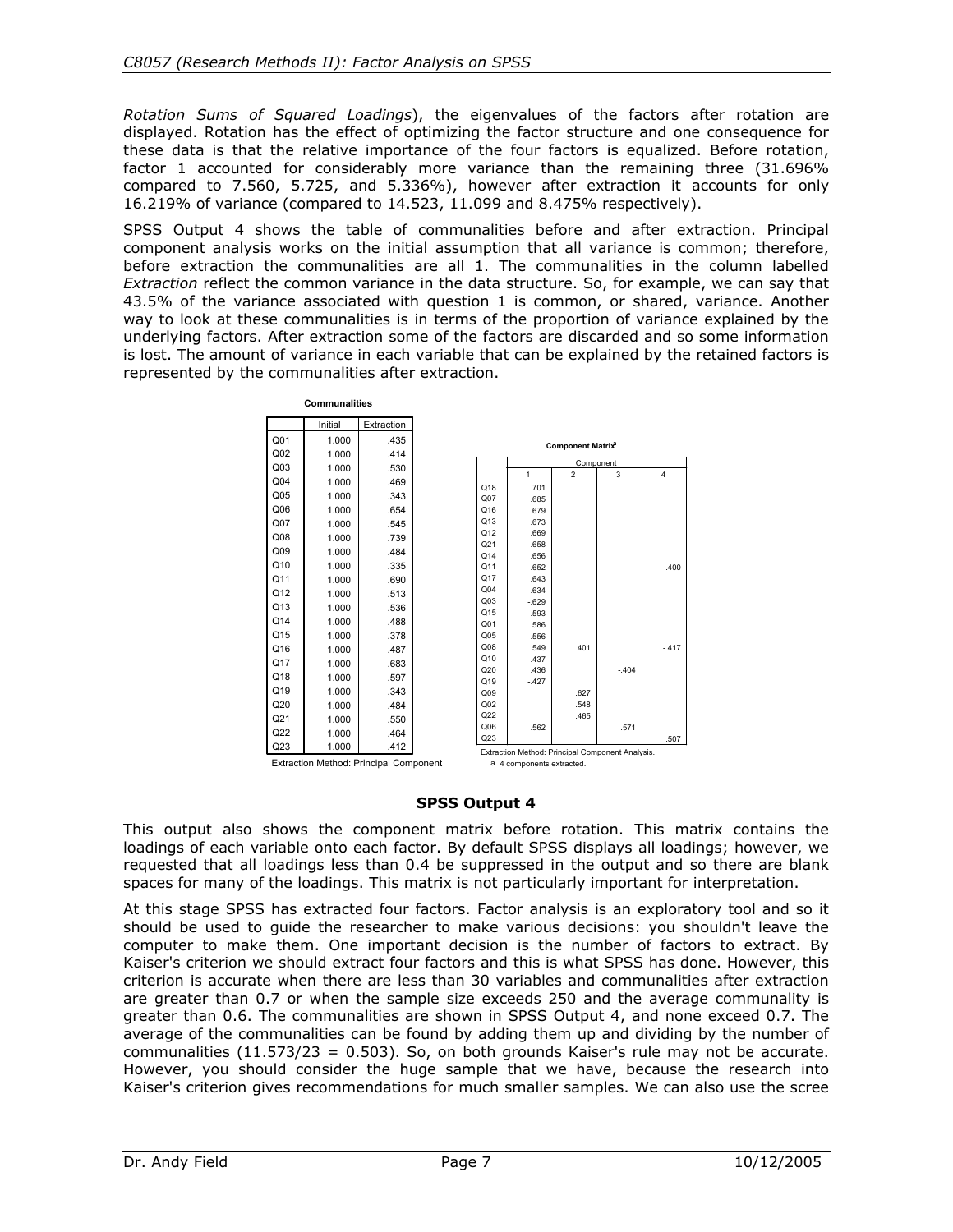plot, which we asked SPSS to produce. The scree plot is shown below with a thunderbolt indicating the point of inflexion on the curve. This curve is difficult to interpret because the curve begins to tail off after three factors, but there is another drop after four factors before a stable plateau is reached. Therefore, we could probably justify retaining either two or four factors. Given the large sample, it is probably safe to assume Kaiser's criterion; however, you could rerun the analysis specifying that SPSS extract only two factors and compare the results.



**SPSS Output 5** 



- If there are less than 30 variables and communalities after extraction are greater than 0.7 or if the sample size exceeds 250 and the average communality is greater than 0.6 then retain all factors with Eigen values above 1 (Kaiser's criterion).
- $\checkmark$  If none of the above apply, a Scree Plot can be used when the sample size is large (around 300 or more cases).

#### *Factor Rotation*

The first analysis I asked you to run was using an orthogonal rotation. SPSS Output 6 shows the rotated component matrix (also called the rotated factor matrix in factor analysis) which is a matrix of the factor loadings for each variable onto each factor. This matrix contains the same information as the component matrix in SPSS Output 4 except that it is calculated *after* rotation. There are several things to consider about the format of this matrix. First, factor loadings less than 0.4 have not been displayed because we asked for these loadings to be suppressed. If you didn't select this option, or didn't adjust the criterion value to 0.4, then your output will differ. Second, the variables are listed in the order of size of their factor loadings because we asked for the output to be *Sorted by size*. If this option was not selected your output will look different. Finally, for all other parts of the output I suppressed the variable labels (for reasons of space) but for this matrix I have allowed the variable labels to be printed to aid interpretation.

Compare this matrix with the unrotated solution. Before rotation, most variables loaded highly onto the first factor and the remaining factors didn't really get a look in. However, the rotation of the factor structure has clarified things considerably: there are four factors and variables load very highly onto only one factor (with the exception of one question). The suppression of loadings less than 0.4 and ordering variables by loading size also makes interpretation considerably easier (because you don't have to scan the matrix to identify substantive loadings).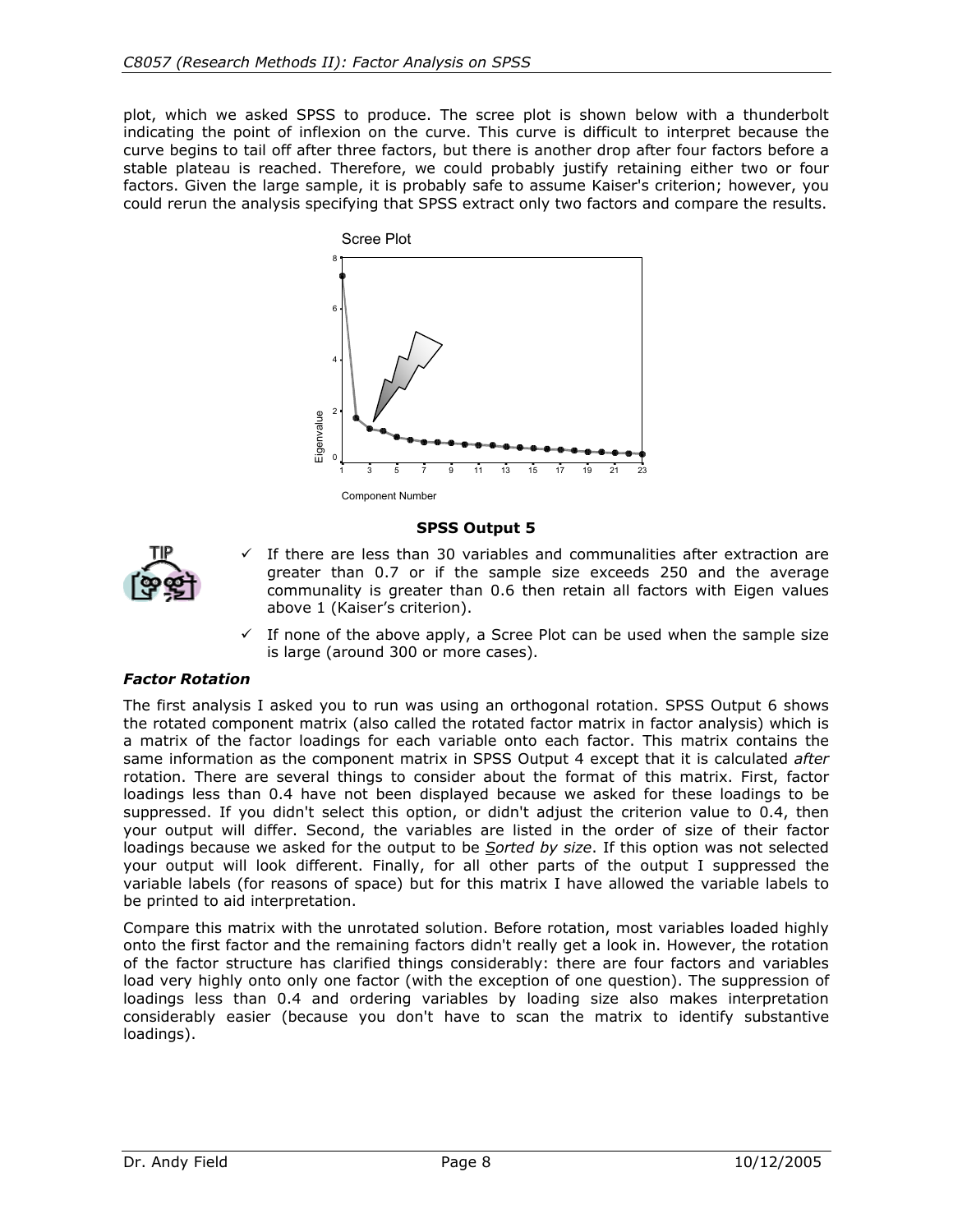|                                                                                            |              | Component      |      |      |  |  |  |
|--------------------------------------------------------------------------------------------|--------------|----------------|------|------|--|--|--|
|                                                                                            | $\mathbf{1}$ | $\mathfrak{p}$ | 3    | 4    |  |  |  |
| I have little experience of computers                                                      | .800         |                |      |      |  |  |  |
| SPSS always crashes when I try to use it                                                   | .684         |                |      |      |  |  |  |
| I worry that I will cause irreparable damage because<br>of my incompetenece with computers | .647         |                |      |      |  |  |  |
| All computers hate me                                                                      | .638         |                |      |      |  |  |  |
| Computers have minds of their own and deliberately<br>go wrong whenever I use them         | .579         |                |      |      |  |  |  |
| Computers are useful only for playing games                                                | .550         |                |      |      |  |  |  |
| Computers are out to get me                                                                | .459         |                |      |      |  |  |  |
| I can't sleep for thoughts of eigen vectors                                                |              | .677           |      |      |  |  |  |
| I wake up under my duvet thinking that I am trapped<br>under a normal distribtion          |              | .661           |      |      |  |  |  |
| Standard deviations excite me                                                              |              | $-567$         |      |      |  |  |  |
| People try to tell you that SPSS makes statistics<br>easier to understand but it doesn't   | 473          | .523           |      |      |  |  |  |
| I dream that Pearson is attacking me with correlation<br>coefficients                      |              | .516           |      |      |  |  |  |
| I weep openly at the mention of central tendency                                           |              | .514           |      |      |  |  |  |
| Statiscs makes me cry                                                                      |              | .496           |      |      |  |  |  |
| I don't understand statistics                                                              |              | .429           |      |      |  |  |  |
| I have never been good at mathematics                                                      |              |                | .833 |      |  |  |  |
| I slip into a coma whenever I see an equation                                              |              |                | .747 |      |  |  |  |
| I did badly at mathematics at school                                                       |              |                | .747 |      |  |  |  |
| My friends are better at statistics than me                                                |              |                |      | .648 |  |  |  |
| My friends are better at SPSS than I am                                                    |              |                |      | .645 |  |  |  |
| If I'm good at statistics my friends will think I'm a nerd                                 |              |                |      | .586 |  |  |  |
| My friends will think I'm stupid for not being able to<br>cope with SPSS                   |              |                |      | .543 |  |  |  |
| Everybody looks at me when I use SPSS                                                      |              |                |      | .427 |  |  |  |

**Rotated Component Matrixa**

Extraction Method: Principal Component Analysis. Rotation Method: Varimax with Kaiser Normalization.

a. Rotation converged in 9 iterations.

#### **SPSS Output 6**



- $\checkmark$  Use orthogonal rotation when you believe your factors should theoretically independent (unrelated to each other).
- Use oblique rotation when you believe factors should be related to each other.

#### *Interpretation*

The next step is to look at the content of questions that load onto the same factor to try to identify common themes. If the mathematical factor produced by the analysis represents some real-world construct then common themes among highly loading questions can help us identify what the construct might be. The questions that load highly on factor 1 seem to all relate to using computers or SPSS. Therefore we might label this factor *fear of computers*. The questions that load highly on factor 2 all seem to relate to different aspects of statistics; therefore, we might label this factor *fear of statistics*. The three questions that load highly on factor 3 all seem to relate to mathematics; therefore, we might label this factor *fear of mathematics*. Finally, the questions that load highly on factor 4 all contain some component of social evaluation from friends; therefore, we might label this factor *peer evaluation*. This analysis seems to reveal that the initial questionnaire, in reality, is composed of four subscales: fear of computers, fear of statistics, fear of maths, and fear of negative peer evaluation. There are two possibilities here. The first is that the SAQ failed to measure what it set out to (namely SPSS anxiety) but does measure some related constructs. The second is that these four constructs are sub-components of SPSS anxiety; however, the factor analysis does not indicate which of these possibilities is true.

### **Guided Example**

The University of Sussex is constantly seeking to employ the best people possible as lecturers (no, really, it is). Anyway, they wanted to revise a questionnaire based on Bland's theory of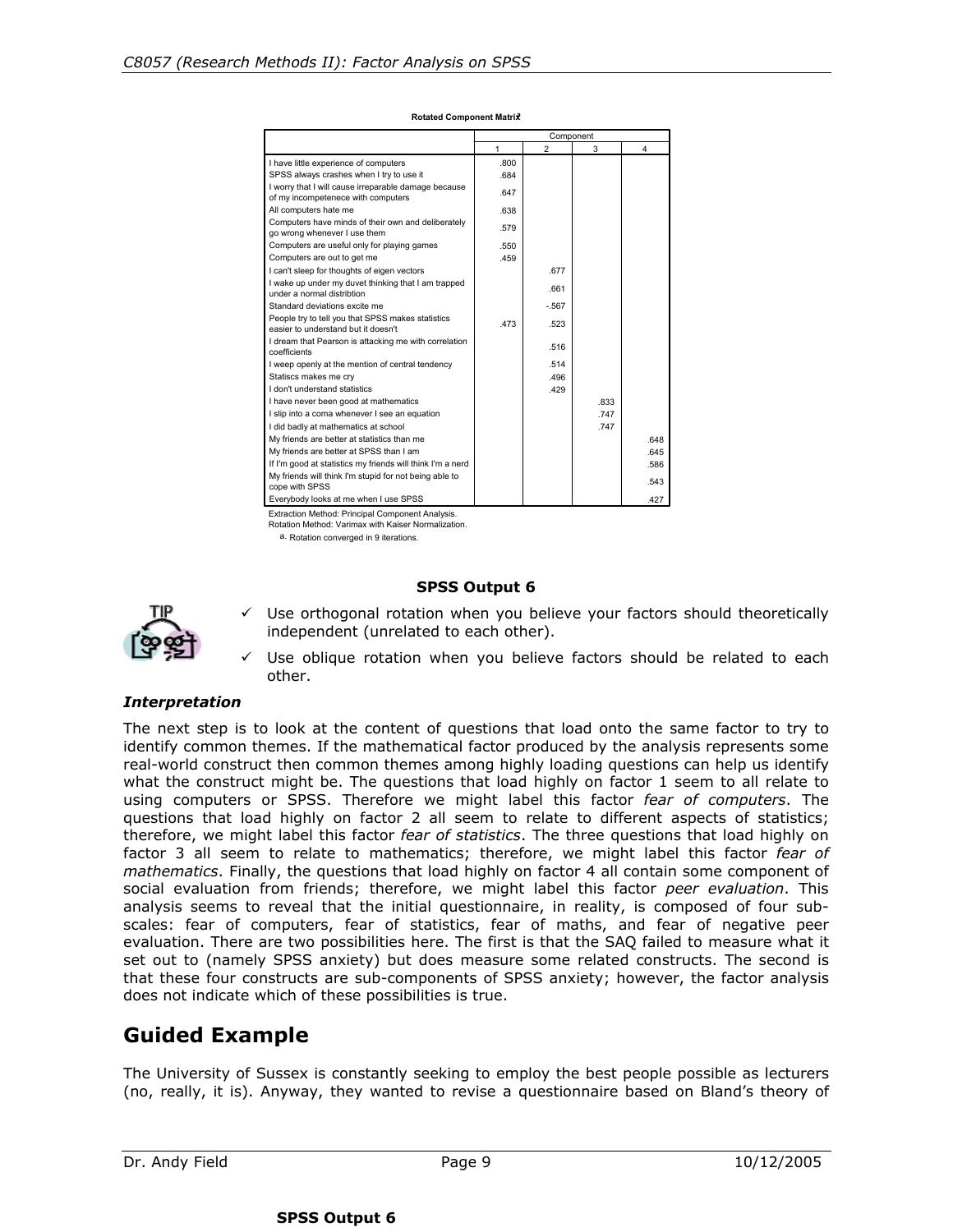research methods lecturers. This theory predicts that good research methods lecturers should have four characteristics: (1) a profound love of statistics; (2) an enthusiasm for experimental design; (3) a love of teaching; and (4) a complete absence of normal interpersonal skills. These characteristics should be related (i.e. correlated). The 'Teaching Of Statistics for Scientific Experiments' (TOSSE) already existed, but the university revised this questionnaire and it became the 'Teaching Of Statistics for Scientific Experiments — Revised' (TOSSE—R). The gave this questionnaire to 239 research methods lecturers around the world to see if it supported Bland's theory.

The questionnaire is below.

|              | $SD$ = Strongly Disagree, D = Disagree, N = Neither, A = Agree, SA = Strongly Agree                                                                |           |   |   |   |           |
|--------------|----------------------------------------------------------------------------------------------------------------------------------------------------|-----------|---|---|---|-----------|
|              |                                                                                                                                                    | <b>SD</b> | D | N | A | <b>SA</b> |
| $\mathbf{1}$ | I once woke up in the middle of a vegetable patch hugging a turnip that I'd mistakenly dug<br>up thinking it was Roy's largest root                | Ο         | O | O | O | O         |
| 2            | If I had a big gun I'd shoot all the students I have to teach                                                                                      | O         | O | O | O | O         |
| 3            | I memorize probability values for the F-distribution                                                                                               | O         | O | O | O | O         |
| 4            | I worship at the shrine of Pearson                                                                                                                 | O         | O | O | O | O         |
| 5            | I still live with my mother and have little personal hygiene                                                                                       | O         | O | O | O | O         |
| 6            | Teaching others makes me want to swallow a large bottle of bleach because the pain of my<br>burning oesophagus would be light relief in comparison | O         | O | O | O | O         |
| 7            | Helping others to understand Sums of Squares is a great feeling                                                                                    | O         | O | O | O | O         |
| 8            | I like control conditions                                                                                                                          | O         | O | O | O | O         |
| 9            | I calculate 3 ANOVAs in my head before getting out of bed every morning                                                                            | O         | O | O | O | O         |
| 10           | I could spend all day explaining statistics to people                                                                                              | Ο         | O | O | O | O         |
| 11           | I like it when people tell me I've helped them to understand factor rotation                                                                       | O         | O | O | O | O         |
| 12           | People fall asleep as soon as I open my mouth to speak                                                                                             | O         | O | O | Ο | O         |
| 13           | Designing experiments is fun                                                                                                                       | O         | O | O | O | O         |
| 14           | I'd rather think about appropriate dependent variables than go to the pub                                                                          | O         | O | O | O | O         |
| 15           | I soil my pants with excitement at the mere mention of Factor Analysis                                                                             | O         | O | O | O | O         |
| 16           | Thinking about whether to use repeated or independent measures thrills me                                                                          | O         | O | O | O | O         |
| 17           | I enjoy sitting in the park contemplating whether to use participant observation in my next<br>experiment                                          | О         | O | O | O | O         |
| 18           | Standing in front of 300 people in no way makes me lose control of my bowels                                                                       | O         | O | O | O | O         |
| 19           | I like to help students                                                                                                                            | Ο         | O | O | Ο | O         |
| 20           | Passing on knowledge is the greatest gift you can bestow an individual                                                                             | O         | O | O | O | O         |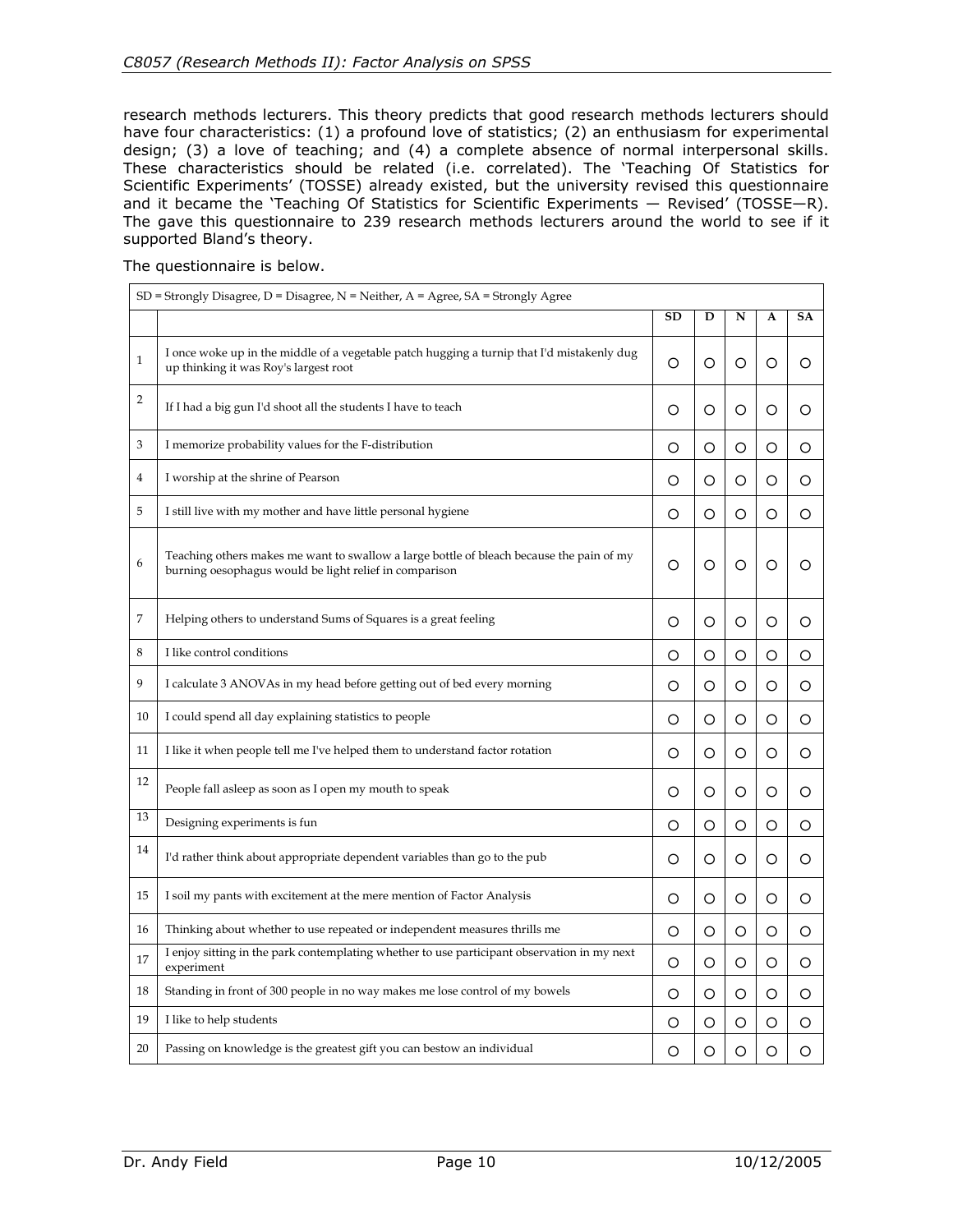| 21 | Thinking about Bonferroni corrections gives me a tingly feeling in my groin                                                                                                | O | Ω | ◯ | 〔 〕 |   |
|----|----------------------------------------------------------------------------------------------------------------------------------------------------------------------------|---|---|---|-----|---|
| 22 | I quiver with excitement when thinking about designing my next experiment                                                                                                  | Ω | ∩ | ◯ | ∩   | ◯ |
| 23 | I often spend my spare time talking to the pigeons  and even they die of boredom                                                                                           | Ω | O | ◯ | ∩   |   |
| 24 | I tried to build myself a time machine so that I could go back to the 1930s and follow Fisher<br>around on my hands and knees licking the floor on which he'd just trodden | О | ∩ |   |     |   |
| 25 | I love teaching                                                                                                                                                            | Ο | O | ◯ | Ω   | Ω |
| 26 | I spend lots of time helping students                                                                                                                                      | Ω | O | ∩ | ∩   |   |
| 27 | I love teaching because students have to pretend to like me or they'll get bad marks                                                                                       | Ω | O | ∩ | ו ז | ◯ |
| 28 | My cat is my only friend                                                                                                                                                   | ∩ |   |   |     |   |

The Teaching of Statistics for Scientific Experiments — Revised (TOSSE-R)



- 9 Load the data in the file **TOSSE-R.sav**
- $\checkmark$  Conduct a factor analysis (with appropriate rotation) to see the factor structure of the data.

Would you exclude any items on the questionnaire on the basis of multicollinearity or singularity? (Quote Relevant statistics).

**Your Answer:**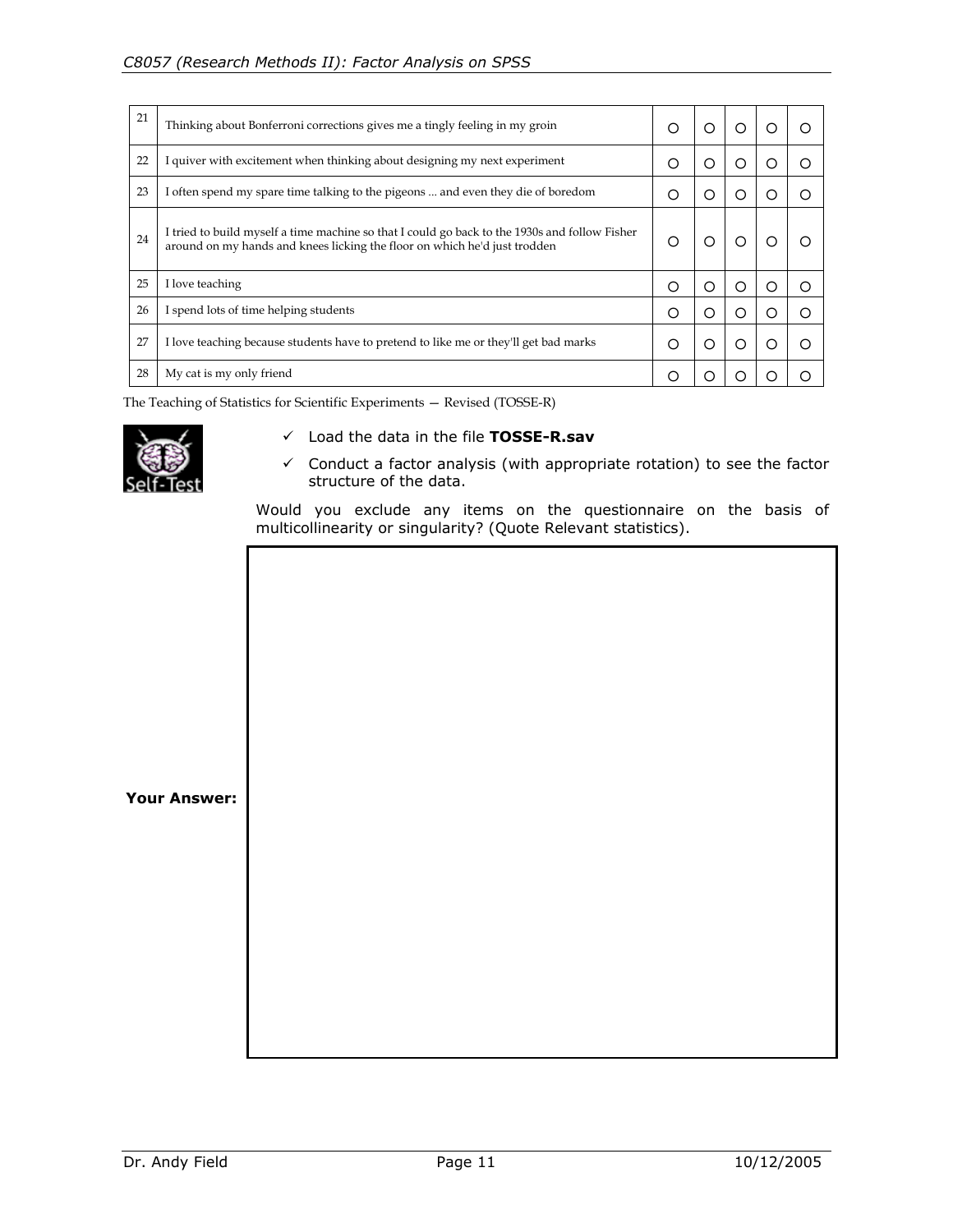|             |  | Is the sample size adequate? Explain your answer quoting any relevant |  |  |  |
|-------------|--|-----------------------------------------------------------------------|--|--|--|
| statistics. |  |                                                                       |  |  |  |

**Your Answer:**

How many factors should be retained? Explain your answer quoting any relevant statistics.

**Your Answer:**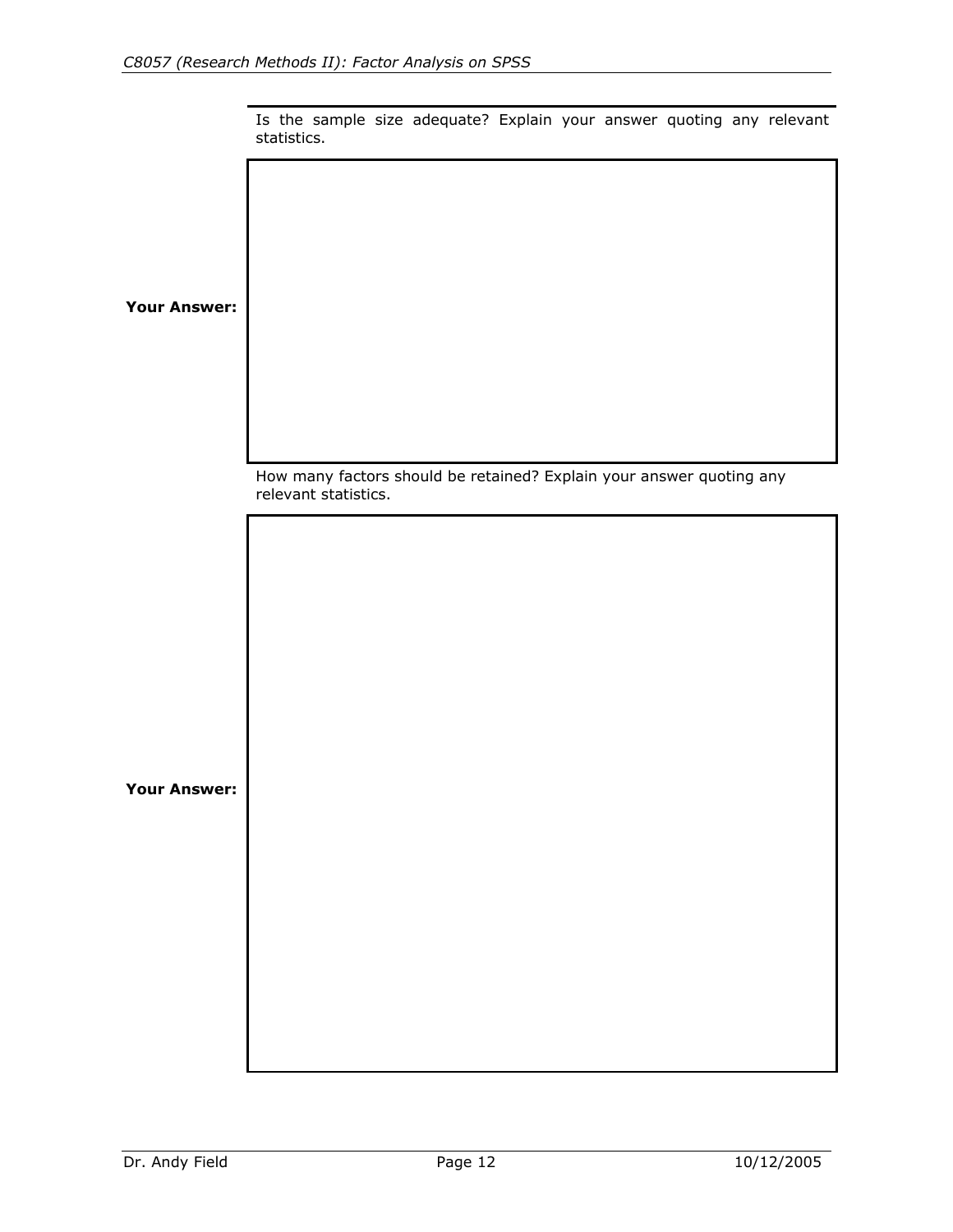What method of rotation have you used and why?

**Your Answer:**

Which items load onto which factors? Do these factors make psychological sense (i.e. can you name them based on the items that load onto them?)

**Your Answer:**